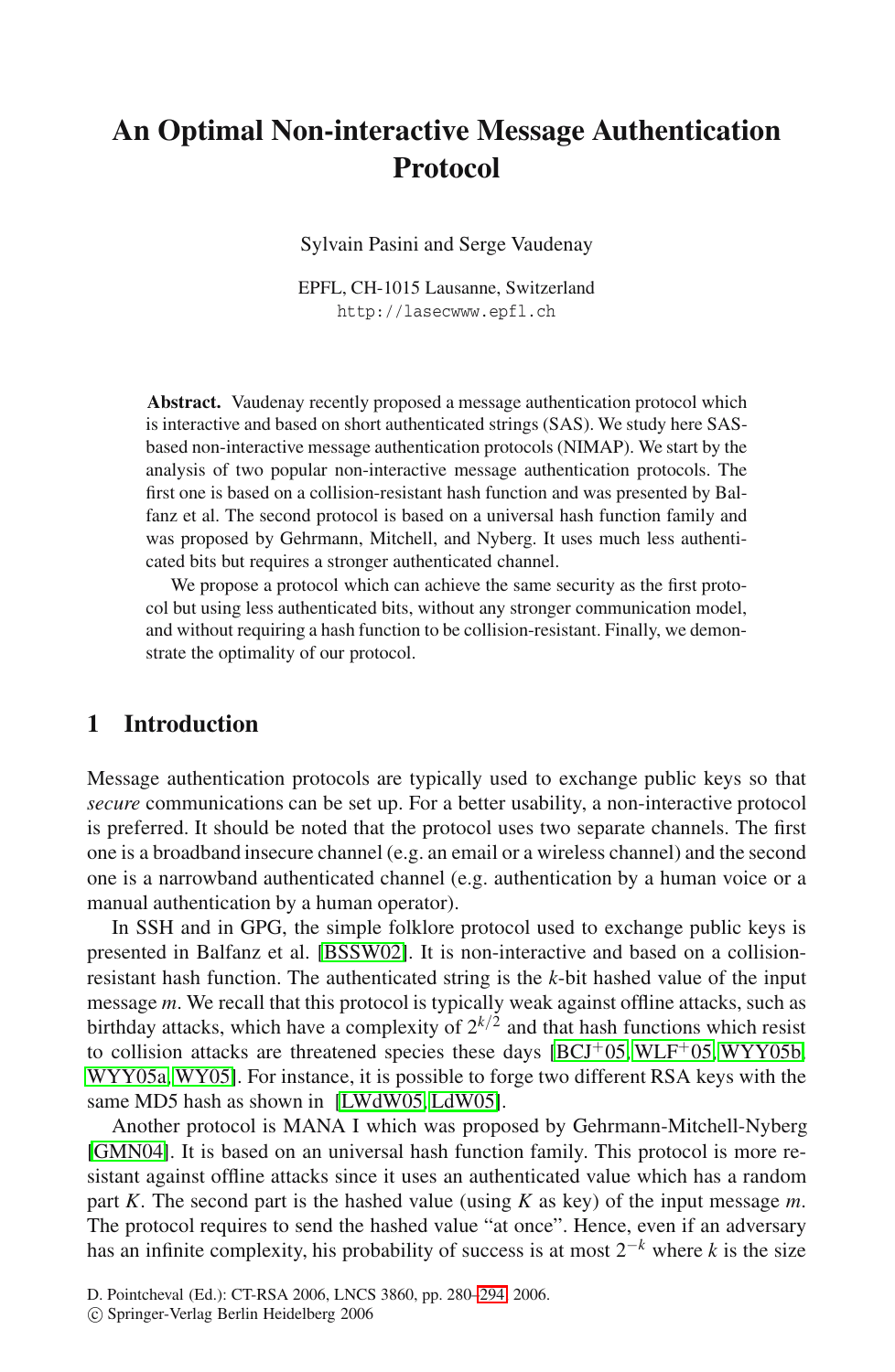of *K* and the size of the hash. However, the requirement renders the protocol "less noninteractive" by imposing a strong assumption on the communication model.

We propose a protocol which has the same security than the one presented by Balfanz et al. [BSSW02] but using less authenticated bits and without requiring the hash function to be collision-resistant. Our protocol is based on a trapdoor commitment scheme in the Common Reference String (CRS) model or in the Random Oracle model.

Finally, we propose a definition of the optimality of a message authentication protocol and we analyze the three above protocols.

### **2 Preliminaries**

The considered model is a communication network made up of devices which use insecure broadband communication channels between them. In addition, they can use a narrowband channel which can be used to authenticate short messages, i.e. short authenticated strings (SAS).



**Fig. 1.** NIMAP Channels

Communication devices are located on nodes  $n$  of given identity  $ID_n$  and can run several instances which are formally denoted by a unique instance tag  $\pi_n^i$ . We concentrate on non-interactive message authentication protocols (NIMAP).

#### **2.1 Adversarial Model Against NIMAP**

A *message authentication protocol* has [an inp](#page-14-3)ut *m* on the side of the claimant Alice of identity ID and an output  $|D||\hat{m}$  on the side of the verifier Bob. Authentication is successful if the output is  $\widehat{ID} = ID$  and  $\hat{m} = m$ . The protocol is non-interactive if it only uses messages send by Alice to Bob.

We assume that adversaries have full control on the broadband communication channel. Indeed, an attacker can read messages from the channel, he can prevent a message from being delivered, he can delay it, replay it, modify it, and change its recipient address. Here, we adopt the security model from Vaudenay [Vau05] based on Bellare-Rogaway [BR93]. The adversary has full control on which node launches a new instance of a protocol, on the input of the protocol, and on which protocol instance runs a new step of the protocol. Namely, we assume that the adversary has access to a launch $(n, r, x)$ oracle where *n* is a node, *r* is a character, Alice or Bob, and *x* is the input. This oracle returns a unique instance tag  $\pi_n^i$ . Since a node can a priori run concurrent protocols, there may be several instances related to the same node *n*. The adversary also has access to the oracle receive( $\pi_A^i$ ) which returns a message *m* which is meant to be sent to Bob and to the oracle send $(\pi_B^i, m)$  which sends a message *m* to a given instance of Bob.

Typically, a NIMAP between nodes *A* and *B* with input *m* on the side of Alice and using two messages runs as follows.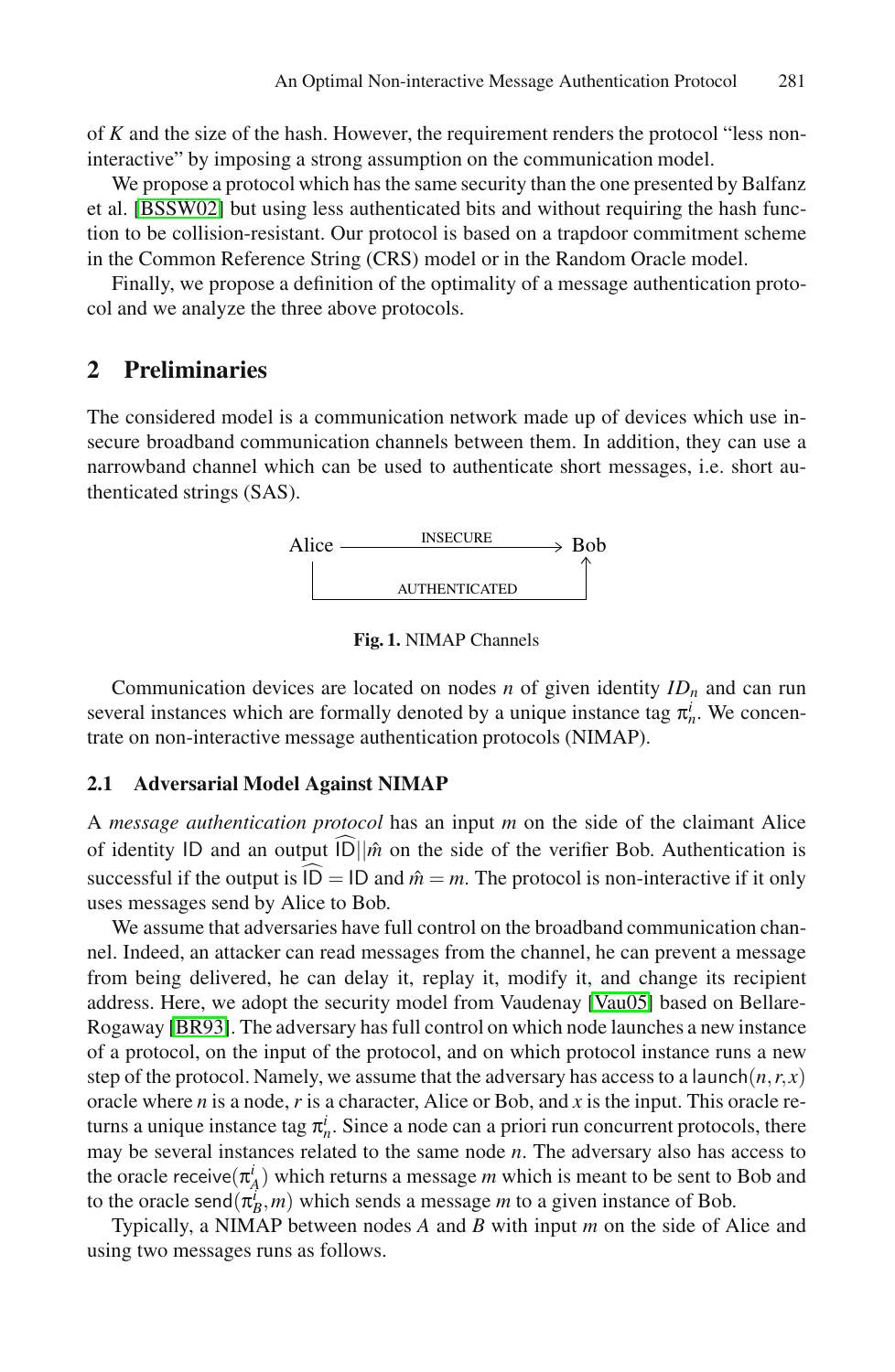- 1.  $\pi_A \leftarrow$  launch(A, Alice, *m*)
- 2.  $p_1 \leftarrow$  receive( $\pi_A$ )
- 3.  $p_2 \leftarrow \text{receive}(\pi_A)$
- 4.  $\pi_B \leftarrow$  launch(*B*, Bob, 0)
- 5. send $(\pi_B, p_1)$
- 6. ID $||\hat{m} \leftarrow$  send $(\pi_B, p_2)$

By convention, we describe protocols by putting a *hat* on the notation for Bob's received messages (i.e. inputs of the send oracle) which are not authenticated since they can differ from Alice's sent messages (i.e. outputs of the receive oracle) in the case of an active attack.

On a global perspective, several launch( $A_k$ ,Alice, $m_k$ ) and launch( $B_\ell$ ,Bob,0) can be queried. These queries create several  $\pi_{A_k}^{i_k}$  instances of Alice (authentication claims) and several  $\pi_{B_\ell}^{j_\ell}$  instances of Bob (authentication verifications). We may have a perfect matching between the  $k$ 's and  $\ell$ 's such that related instances have matching conversations which fully follow the protocol specifications, and the  $\pi_{B_\ell}^{j_\ell}$  ends with output  $|D_{A_k}| |m_k$  for the matching k. In any other case, we say that an attack occurred. We say that an *attack is successful* if there exists at least an instance  $\pi_{B_\ell}^{j_\ell}$  which terminated and output  $\widehat{D}||\hat{m}$  such that there is no *k* for which  $\widehat{ID} = ID_{A_k}$  and  $\hat{m} = m_k$ . Note that many protocol insta[nces](#page-14-3) [can](#page-14-3) endlessly stay in an unterminated state or turn in an abort state. We call *one-shot attacks* the attacks which launch a single instance of Alice and Bob. The *attack cost* is measured by

- <span id="page-2-0"></span>**–** the number *Q* of launched instances of Alice, i.e. the *online complexity*.
- **–** the additional complexity *C*, i.e. the *offline complexity*.
- **–** the probability of success *p*.

Here is a useful lemma taken from [Vau05].

**Lemma 1.** *We consider a message authentication protocol with claimant Alice and v[eri](#page-2-0)fier Bob in which a single SAS is sent. We denote by μ<sub>A</sub> (resp. μ<sub>B</sub>) the complexity of Alice's (resp. Bob's) part. We consider adversaries such that the number of instances of Alice (resp. Bob) is at most*  $Q_A$  *(resp.*  $Q_B$ *). We further denote*  $T_0$  *and*  $p_0$  *their time complexity and probability of success, respectively. There is generic transformation which, for any QA, QB, and any adversary, transforms it into a one-shot adversary with complexity*  $T \leq T_0 + \mu_A Q_A + \mu_B Q_B$  *and probability of success*  $p \geq p_0/Q_AQ_B$ .

Assuming that no adversary running a one-shot attack has a probability of success larger than *p*, using Lemma 1, we can upper bound the probability of success of an attack which uses  $Q_A$ , resp.  $Q_B$ , instances of Alice, resp. Bob, by  $Q_A Q_B p$ .

#### **2.2 Authenticated Channels**

When referring to "channel", we refer by default to an insecure broadband channel without any assumption. As mentioned before, the devices can use an authenticated channel. An *authenticated channel* is related to a node identity ID. Formally, an authenticated channel from a node *n* has an identifier  $ID_n$ . It allows the recipient of a message to know the identity of the node from which the message has been sent as is. Note that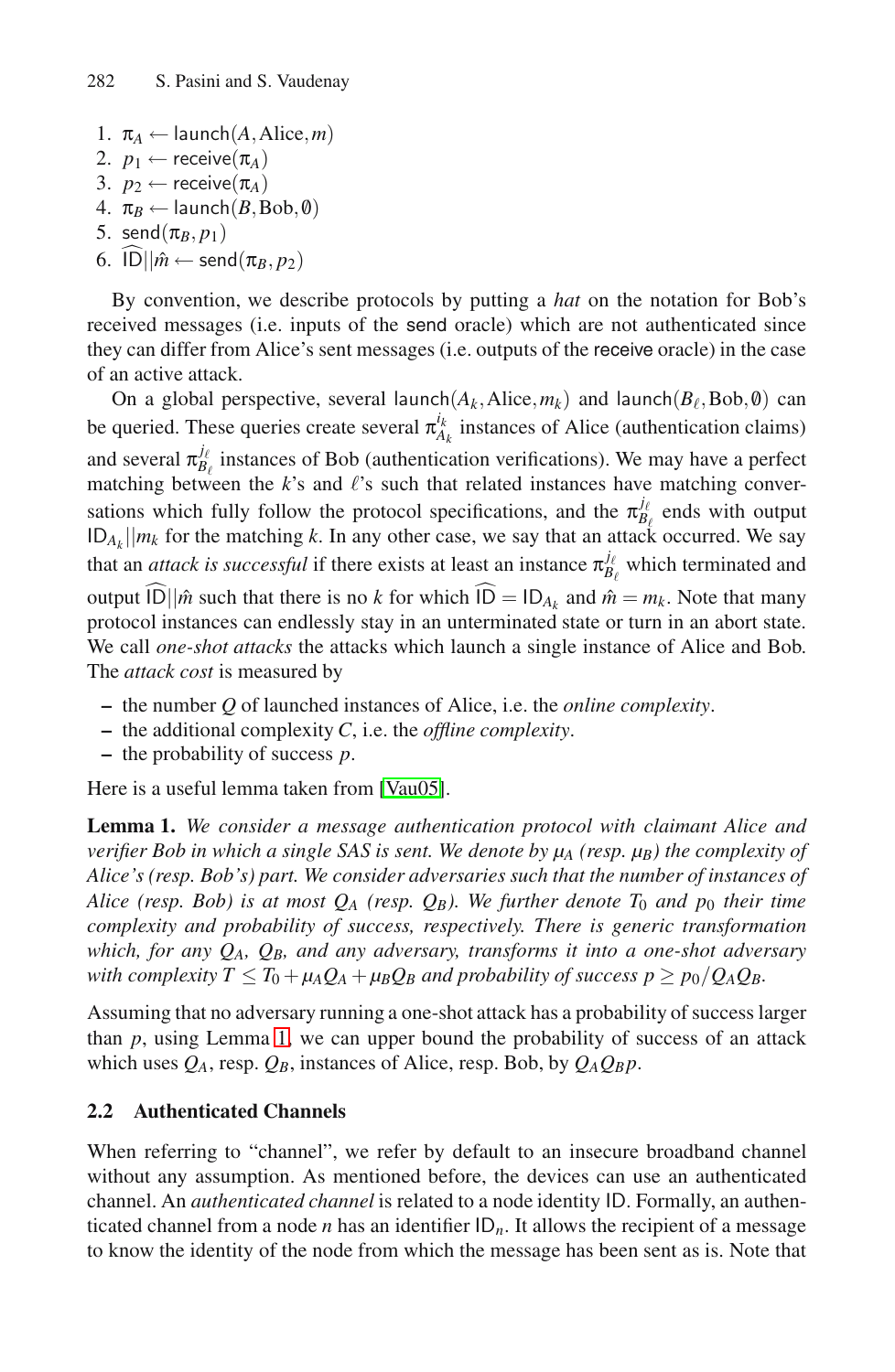an adversary cannot modify it (i.e. integrity is implicitly protected), but she can delay it, remove it, or replay it, and of course, read it. Precisely, an authenticated channel does not provide confidentiality. By convention, we denote authenticate<sub>ID<sub>n</sub></sub> $(x)$  a message *x* which has been sent from node *n* through the authenticated channel.

The receive oracle maintains unordered sets of authenticated messages in every channel  $ID_n$  from node *n*. Only receive oracles with a  $\pi_n^i$  instance can insert a new message in this set. When a send oracle is queried with any message authenticate<sub>ID<sub>n</sub>  $(x)$ , it is</sub> accepted by the oracle only if  $x$  is in the set related to channel  $ID_n$ . Note that concurrent or successive instances related to the same node write in the same channel, i.e. in the same set. Thus, when an instance of Alice sends a message, Bob can only authenticate the node from which it has been sent, i.e. *n*, but not the connection to the right instance.

**Weak Authenticated Channels.** By default, authenticate[d](#page-14-3) [chann](#page-14-3)els without any other assumption are called *weak*. This means that an adversary can delay a message, remove it, or replay it. In particular, the owner of the message has not the insurance that the message has been delivered to the recipient.

**Stronger Authenticated Channels.** In some cases we need special assumptions on the authenticated channel. We can consider *stronger authentication channels*, namely channels in which additional properties are achieved as proposed by Vaudenay [Vau05]. In the following, we use one possible property that can be assumed on a stronger authentication channel. A *stall-free transmission* assumes that when a message is released by a receive oracle either it is used as input in the immediately following send oracle query or it is never used. Namely, we cannot wait for a new message from Alice before delivering the authenticated message to Bob.

For instance, a *face to face conversation* and a *telephone call* are clearly authenticated channels. When one talks to the other one, the recipient further knows that the message has not been recorded since interactivity implies coherent conversations (stallfree). *Mail*, *e-mail*, and *voice mail* can be stalled and released in a different order. Note that an e-mail without any cryptographic appendix such as a GPG signature is in fact not an a[ut](#page-4-0)henticated channel since it can easily be forged.

#### **2.3 Hash Functions**

**C[oll](#page-4-0)ision-Resistant Hash Functions (CRHF).** A collision-resistant hash function is a hash function in which it should be hard to find two inputs *x* and *y* such that  $H(x) = H(y)$ and  $x \neq y$ . Due to the birthday attacks, the hash length must be at least of 160 bits.

**Weakly Collision-Resistant Hash Functions (WCRHF).** Weak collision resistance means that the game of Fig. 2 is hard. Assume a  $(T, \varepsilon)$ -weakly collision-resistant hash function *H* defined on a finite set *X*. Any adversary *A* bounded by a complexity *T* wins the WCR game on Fig. 2 with probability at most  $ε$ .

**Universal Hash Functions Families (UHFF).** An ε-universal hash function family is a collection of functions  $H_K$  from a message space to a finite set  $\{0,1\}^k$  which depends on a random parameter *K* such that for any  $x \neq y$  we have

$$
\Pr[H_K(x) = H_K(y)] \le \varepsilon
$$

where the probability is over the random selection of *K*.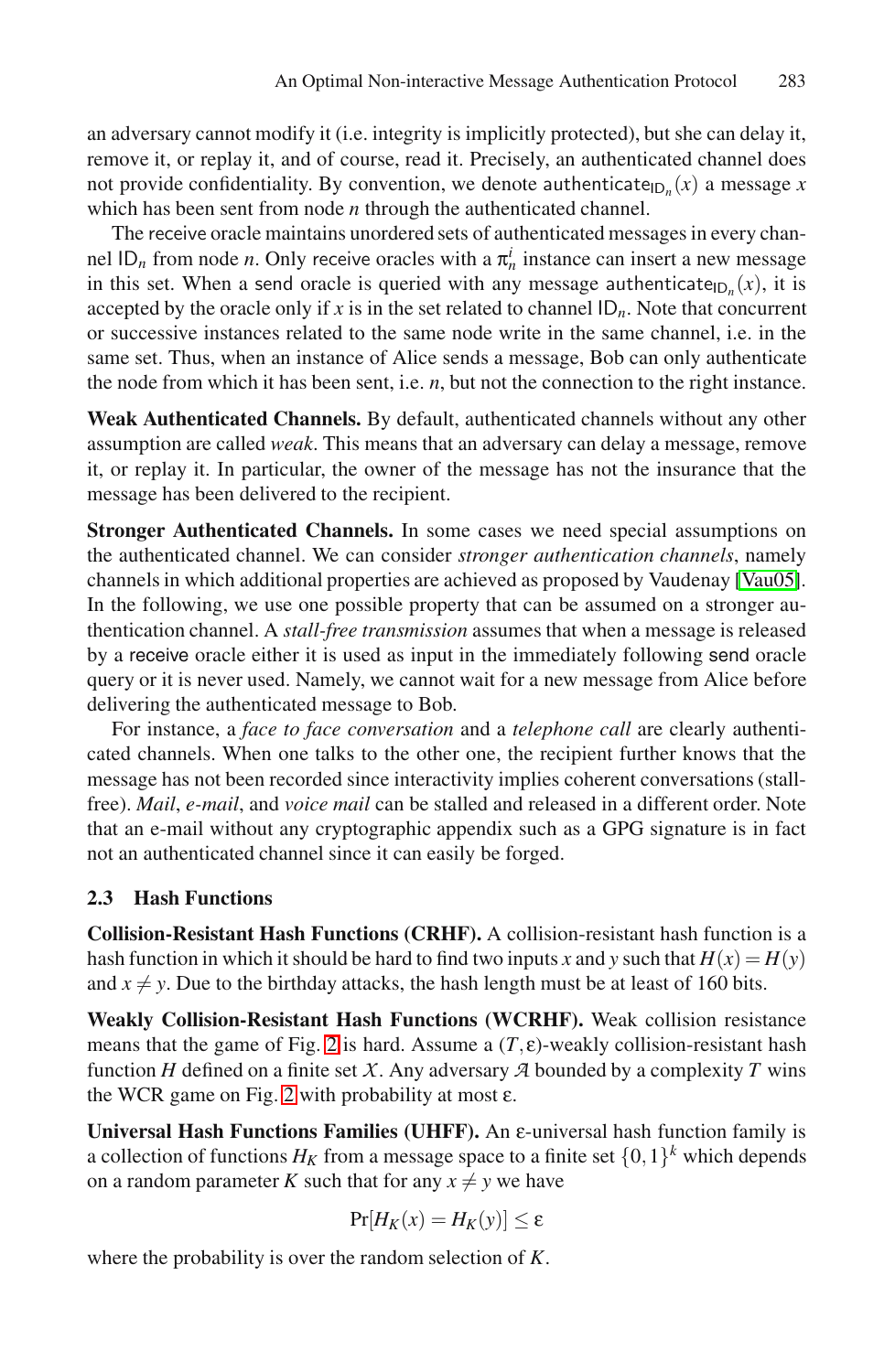<span id="page-4-0"></span>

**Fig. 2.** WCR game

#### **2.4 Commitment Schemes**

We can formalize a *commitment scheme* by two algorithms commit and open. For any message *m* we have  $(c, d) \leftarrow$  commit $(m)$ . The *c* value is called the *commit* value and the *d* value the *decommit* value. Knowing both *c* and *d*, the message can be recovered using the open oracle, i.e.  $m \leftarrow \text{open}(c, d)$ . Intuitively, a commitment scheme should be *hiding*, meaning that for any *c*, it is hard to [de](#page-4-1)duce any information about the corresponding message *m*, and *binding*, meaning that one cannot find  $c, d, d'$  such that  $(c, d)$  and  $(c, d')$ open to two different messages. We also introduce *keyed commitment schemes* which have in addition a setup oracle to initialize a pair of keys, i.e.  $(K_p, K_s) \leftarrow \text{setup}()$ . The public key  $K_p$  is used in commit and open oracles. Keyed commitment schemes should be understood as working in the Common Reference String (CRS) model. Namely, *Kp* is a common reference string set up once for all and  $K_s$  is unknown to anyone.

**Binding Property.** The semantic binding (SB) game of Fig. 3 must be hard, i.e. for any message *m* and any commit value *c* one cannot find two decommit values *d* and  $d'$  such that  $m \leftarrow \text{open}(K_p, c, d)$  and  $m' \leftarrow \text{open}(K_p, c, d')$  with  $m \neq m'$ . The scheme is  $(T, \varepsilon)$ semantically binding if any adversaries *A* bounded by a complexity *T* has a probability to find two decommit values  $d$  and  $d'$  which is at most  $\varepsilon$ .

<span id="page-4-1"></span>



**Trapdoor Commitment Model.** The notion of *trapdoor commitment* was introduced by Brassard, Chaum, and Crepeau [BCC88]. We define (*T*,ε)-trapdoor commitment schemes by four algorithms setup, commit, open, and equivocate. The first three work as before. The algorithm equivocate defeats the binding property by using the secret key  $K_s$ . More precisely, for any  $(K_p, K_s) \leftarrow$  setup() we have

- **−** for any *m* and any  $(c,d)$  ← commit $(K_p,m)$  we have  $m$  ← open $(K_p,c,d)$ ,
- **−** for any *m*, by running  $(c,d)$  ← commit $(K_p,m)$ , *c* is uniformly distributed,
- **−** for any *m*, any  $\hat{c}$ , and any  $\hat{d}$  ← equivocate( $K_s$ ,  $m, \hat{c}$ ), the open( $K_p$ ,  $\hat{c}$ , $\hat{d}$ ) algorithm yields *m*.
- **–** for any adversary bounded by a complexity *T* in the SB game, the winning probability is smaller than ε.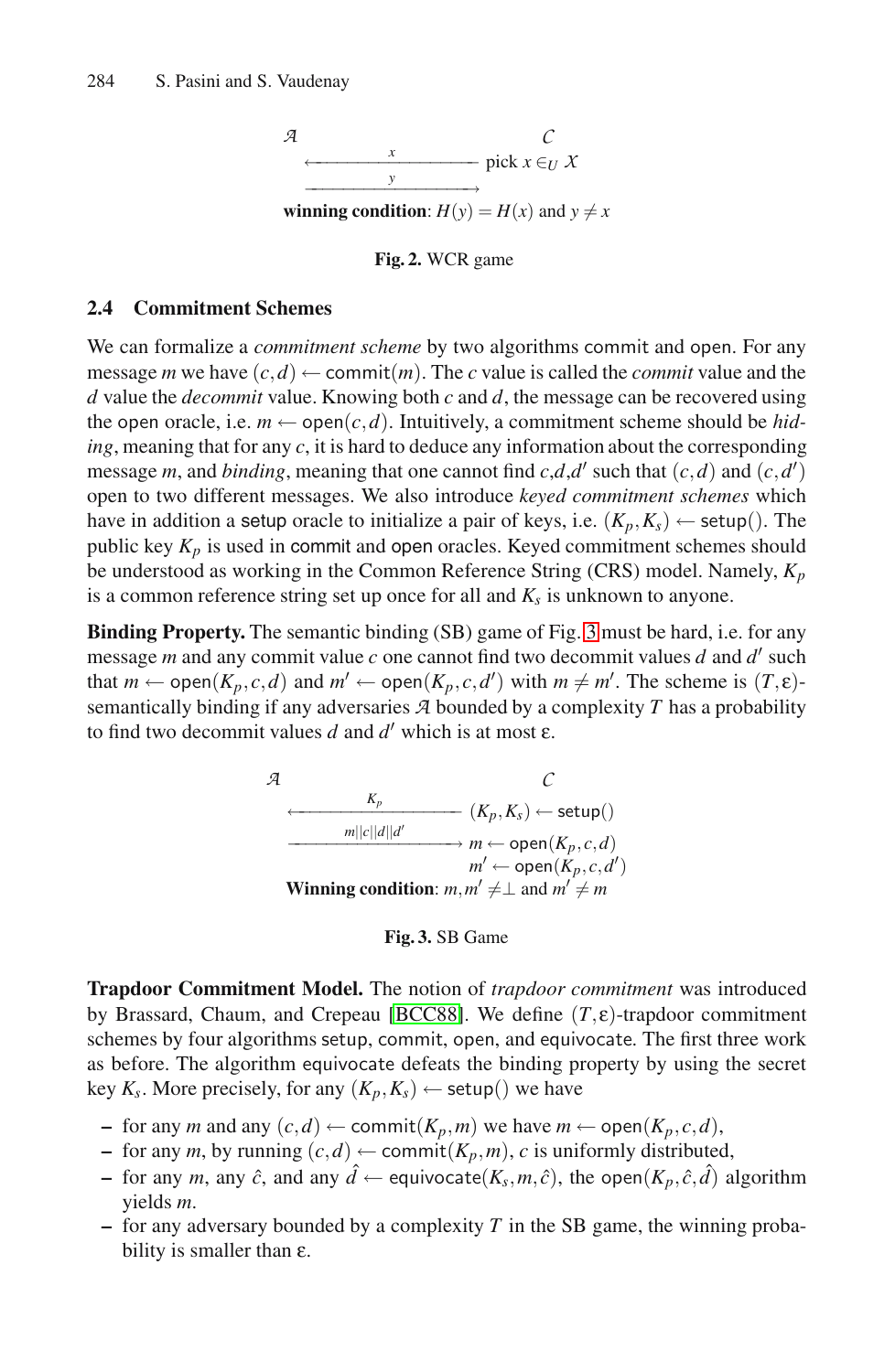Note that this primitive is a particular case of *strongly equivocable commitment* as described by Damgård-Groth [DG03].

Trapd[oor commitm](#page-13-6)ent schemes are perfectly hiding and computationnaly binding commitment schemes. Note that for any  $(K_p, K_s)$  and any *m*, the distribution of  $(c, d)$ , which has been yield using the commit algorithm, is equal to the distribution of  $(\hat{c}, \hat{d})$ , which have been yield choosing a  $\hat{c}$  with uniform distribution and using the equivocate algorithm.

For instance, a trapdoor commitment based on the discrete logarithm problem was proposed by Boyar and Kurtz [BK[90\]. An](#page-13-7)other trapdoor commitment scheme was proposed by Catalano et al. [CGHGN01] based on the Paillier's trapdoor permutation [Pai99]. The proposed scheme uses an RSA modulus  $N = pq$  and a value  $h \in \mathbb{Z}_{N^2}$ such that its order is a multiple of *N*. The public key is  $K_p = (N, h)$  and the private key is  $K_s = (p, q)$ . The commit algorithm of a message *m* picks uniformly two random values *r*,*s* and outputs  $c \leftarrow (1 + mN)r^Nh^s \mod N^2$  and  $d = (r, s)$ . Note that the commit value *c* is uniformly distributed for any *m* since *r* and *s* are uniformly distributed and  $(r, s) \mapsto$  $r^N h^s$  mod  $N^2$  is the Paillier trapdoor permutation (see [Pai99]). We denote  $\mathcal{F}_h(r,s)$ this permutation. The decommit algorithm simply checks that  $c = \text{commit}(K_p, m)$  with  $d = (r, s)$ . The trapdoor is the collision-finding function: given a commit  $\hat{c}$  and a message *m*, one can find  $\hat{d} = (\hat{r}, \hat{s})$  such that  $\hat{c} = (1 + mN) \mathcal{F}_h(\hat{r}, \hat{s})$  mod  $N^2$  by using the trapdoor on the Paillier permutation and knowing *p*,*q*, i.e.  $(\hat{r}, \hat{s}) \leftarrow \mathcal{F}_h^{-1}(\hat{c}(1+mN)^{-1})$ . Thus, given a  $\hat{c}$ , an adversary can find  $\hat{d}$  for any message *m* and thus defeats the binding property.

**Oracle Trapdoor Commitment.** Finally, we consider trapdoor commitment schemes in which commit, open, and equivocate are given as oracles (and not as algorithms). In such cases, access to equivocate with an input  $\hat{c}$  equal to any  $c$  which was output by commit is prohibited.

There is a very simple oracle trapdoor commitment scheme in the random oracle model:

- **–** The setup() algorithm is unused.
- **–** The commit(*m*) oracle with input message *m* in  $\{0,1\}^k$  picks a random value *e* in {0,1}<sup> $\ell$ </sup>, builds  $d \leftarrow (m, e)$ , and calls the random oracle  $c \leftarrow H(m, e)$ .
- **–** The open $(c,d)$  oracle simply extracts *m* from *d* and checks that  $c = H(m,e)$ .
- **–** The equivocate $(m, c)$  oracle yields a decommit value  $d = (m, e)$  such that  $c =$  $H(m, e)$  by modifying the table of *H*. This is possible without modifying the final distribution of *H*, except [with proba](#page-13-0)bility less than  $(O+C)(2^{-\ell}+2^{-k})$  since *c* is independent from previous oracle calls.

# **3 Previous Non-interactive Authentication Protocols**

### **3.1 A NIMAP Based on a Collision-Resistant Hash Functions**

We first present a protocol taken from Balfanz et al. [BSSW02] based on a collision resistant hash function.

Note that the authenticated string is constant for all instances of the protocol which use the same input  $m$ , i.e. the authenticated string is  $H(m)$ . This characteristic allows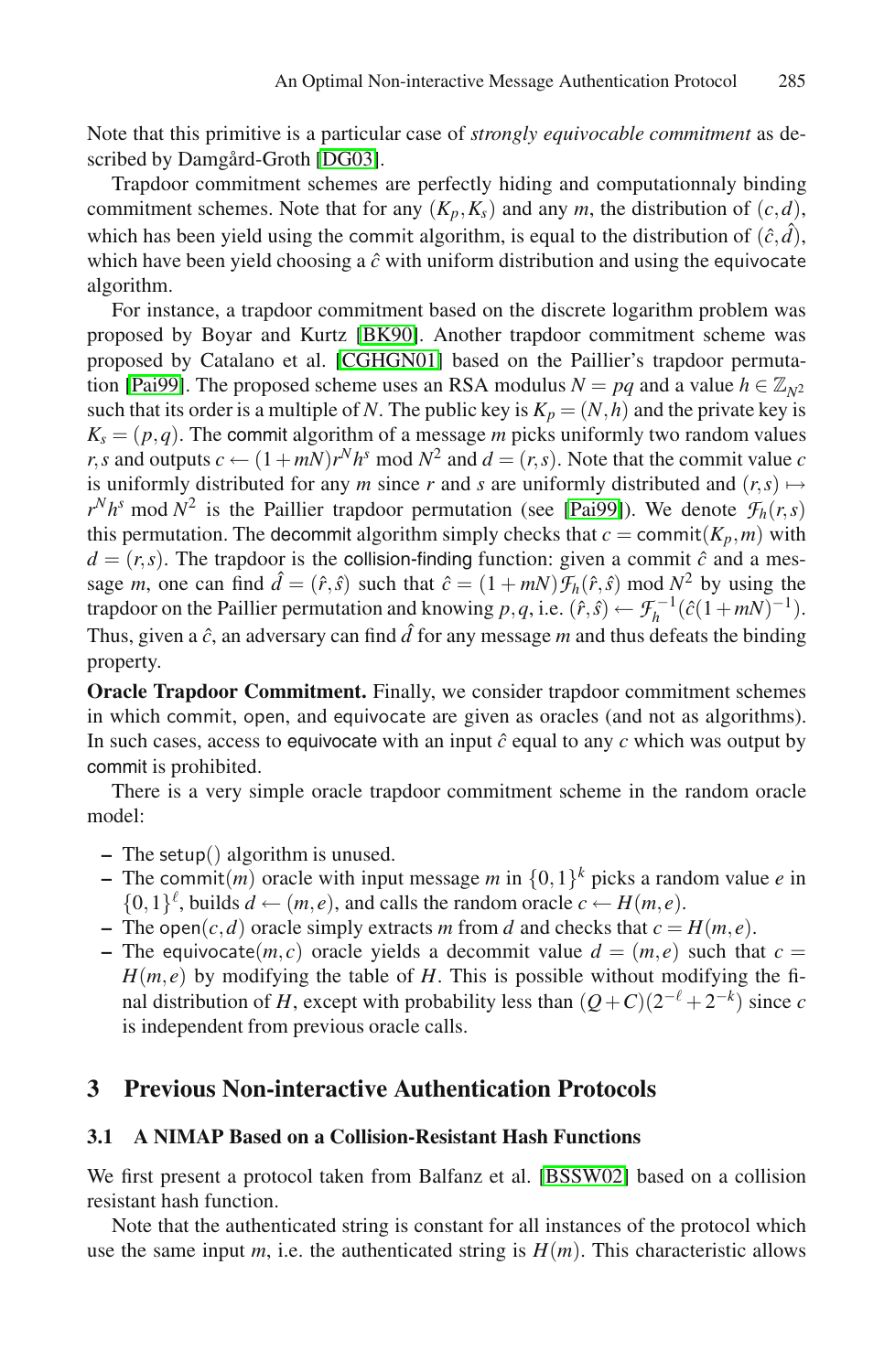

**Fig. 4.** Non-Interactive Message Authentication using a CRHF

<span id="page-6-2"></span>adversaries to run completely offline attacks. An attacker has *simply* to find a collision on the hash function between two messages  $m_1$  and  $m_2$  and then succeeds with probability 1.

**Theorem 2 ([Vau05]).** *Let µ be the overall time complexity of the message authentication protocol in Fig. 4 using weak authentication. We denote by T, Q, and p the time complexity, number of oracle queries* launch*, and probability of success of adversaries, respectively. There is a generic transformation which transforms any adversary into a collision finder on H whose complexity is*  $T + \mu Q$  *and probability of success is p.* 

In short, the best known offline attack against this protocol is the collision attack. An adversary has a proba[bility of su](#page-13-8)ccess of  $1 - e^{-\frac{1}{2}T^2 2^{-k}}$  by usi[n](#page-6-0)[g](#page-6-1) *T* hashes computations. It clearly succeeds for  $T = O(2^{k/2})$ . Collision resistance requires the number of authenticated bits to be at least 160 and cannot be reduced considering offline attacks and using only weak authentication.

#### **3.2 A NIMAP with Strong Authentication**

The Gehrmann-Mitchell-Nyberg MANA I [GMN04] protocol is depicted in Fig. 5.<sup>1</sup>

MANA I uses a universal hash function family *H*. Proposed constructions lead to 16–20 bit long SAS values but require strong authentication. Indeed, using weak authentication, an adversary who gets authenticate( $K||\mu$ ) has enough time to find a message  $\hat{m}$  such that  $\mu = H_K(\hat{m})$  and to substitute *m* with  $\hat{m}$ . We can also achieve security with a stronger authenticated channel which achieves stall-free transmissions.

<span id="page-6-0"></span>

#### **Fig. 5.** The MANA I Protocol

<span id="page-6-1"></span>Note that the original MANA I protocol is followed by an authenticated acknowledgment from Bob to Alice in [GMN04].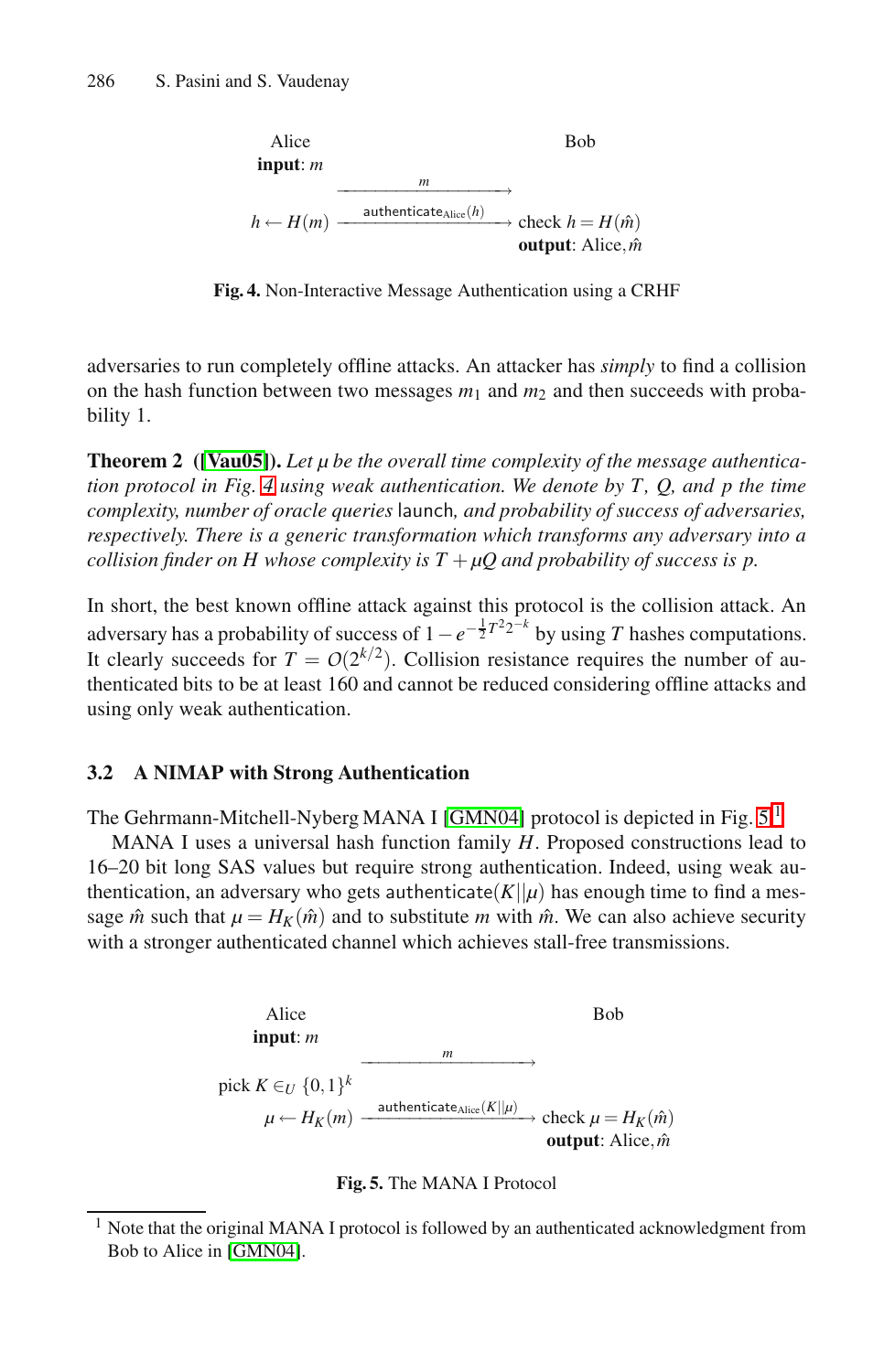**Theorem 3.** *Given an* ε*-universal hash function family H, any adversary which is bounded by a complexity T and by QA (resp. QB) instances of Alice (resp. Bob) against the protocol of Fig. 5 using stall-fr[ee](#page-2-0) authentication has a probability of success at most QAQB*ε*.*

*Proof.* A one-shot adversary has no advantage to send  $\hat{m}$  before it has received *m* and he cannot send  $\hat{m}$  after K||*µ* is released. Indeed, he would not be able to send  $\hat{m}$  after receiving *K*|| $\mu$  due to the stall-free assumption. Thus, the attacker must select *m* and  $\hat{m}$ and hope that  $H_K(\hat{m}) = H_K(m)$  $H_K(\hat{m}) = H_K(m)$  $H_K(\hat{m}) = H_K(m)$ . Clearly, the assumption on *H* limits the probability of success to ε.

Now, consider powerful adversaries. Using Lemma 1, we can deduce that the probability of success of an adversary is at most  $Q_A Q_B \varepsilon$ .

# **4 A Proposed NIMAP with Weak Authentication**

Consider the protocol depicted on Fig. 6 in which the message *m* is transmitted by sending  $(c,d) \leftarrow$  commit $(K_p,m)$ . This message can be recovered by anyone using the open function. To authenticate this message, the hashed value of *c* is sent using an authenticated channel. We prove that this protocol is secure with authenticated strings which can be shorter than in the protocol of Fig. 4. Non-deterministic commitment scheme is the heart of the protocol since an attacker cannot predict the *c* value and thus cannot predict the  $H(c)$  value which is the authenticated one.

<span id="page-7-0"></span>Alice  
\n**hyut:** 
$$
m
$$
  
\n $(c,d) \leftarrow \text{commit}(K_p, m) \xrightarrow{c||d} \hat{m} \leftarrow \text{open}(K_p, \hat{c}, \hat{d})$   
\n $h \leftarrow H(c) \xrightarrow{\text{authenticate}_{\text{Alice}}(h)} \text{check } h = H(\hat{c})$   
\n**output:** Alice,  $\hat{m}$ 

**Fig. 6.** Non-Interactive Message Authentication Based on a WCRHF

**Lemma 4.** *Consider the message authentication protocol depicted in Fig. 6. We assume that the function H is a*  $(T + \mu, \varepsilon_h)$ *-weakly collision resistant hash function and the commitment scheme is a*  $(T + \mu, \varepsilon_c)$ *-trapdoor commitment scheme in the CRS model (resp. oracle commitment scheme). There exists a (small) constant µ such that for any T , any one-shot adversary against this message authentication protocol with complexity bounded by T has a probability of success p smaller than*  $\varepsilon_h + \varepsilon_c$ .

Recall that the *c* value is sent through the insecure broadband channel and thus has not to be minimized. Thus, we can use an  $\varepsilon_c$  as small as desired since we can use any commitment scheme as secure as desired.

Assuming that *H* is optimally WCR, the best WCR attack using *T* hash computations has a probability of success  $\varepsilon_h \approx 1 - e^{-T2^{-k}}$ . So, we need  $T = \Omega(2^k)$  to succeed with a one-shot attack. Thus, using the same amount of authenticated bits as the protocol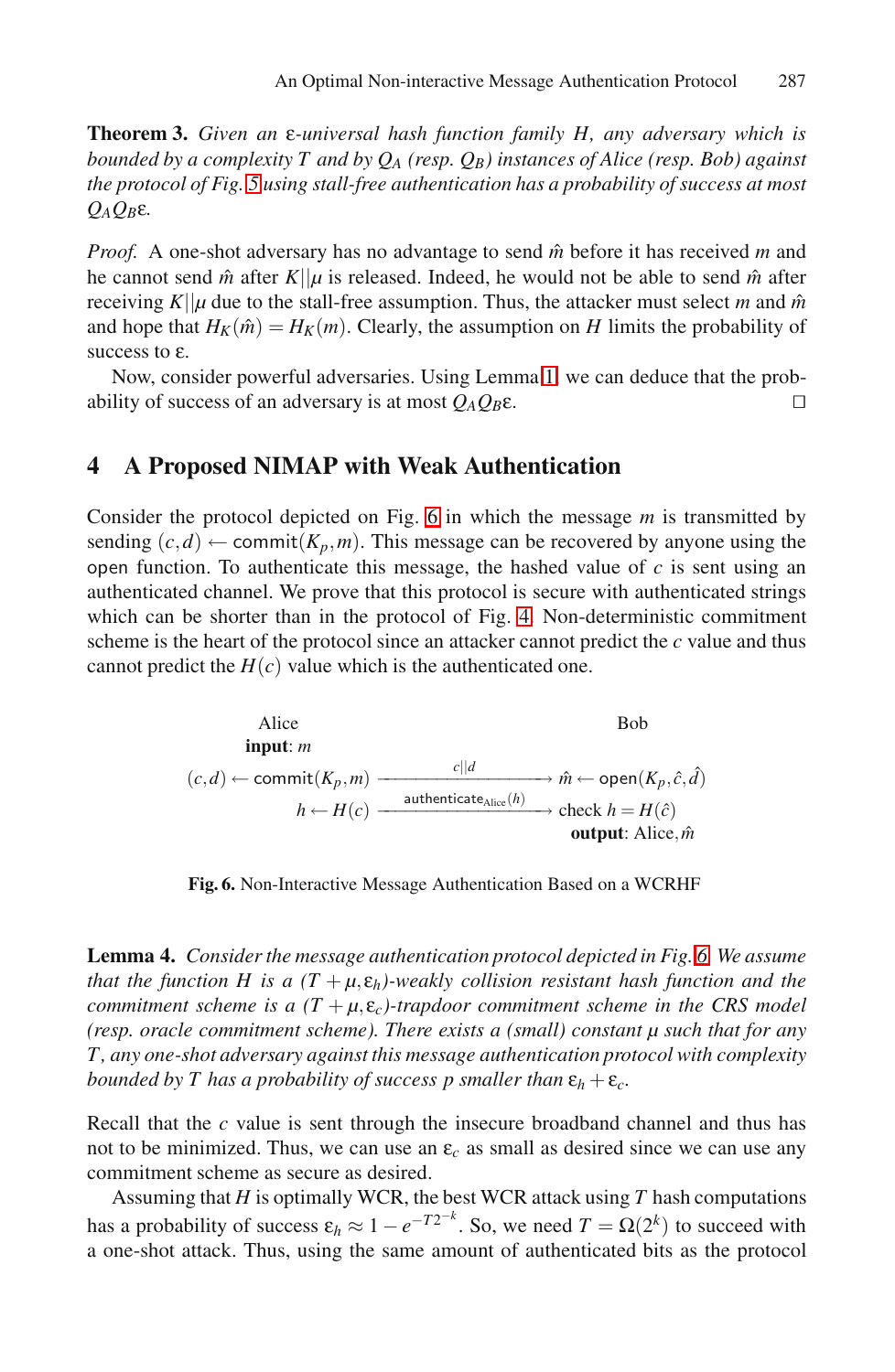of Fig. 4, our protocol has a better resistance against offline attacks. Equivalently, we can achieve the same security as the protocol of Fig. 4, but using only half amount of authenticated bits, e.g. 80 bits.

*Proof.* A one-shot adversary *A* against the protocol in Fig. 6 follows the game depicted on Fig.  $7(a)$  in which it runs a man-in-the middle attack. Clearly, it can be reduced to an adversary *A* who plays the game described in Fig. 7(b).

$$
\begin{array}{ccc}\n\begin{array}{ccc}\nK_p & & K_p & & K_p \\
\downarrow & & \downarrow & & \downarrow \\
\text{Alice} & & A & \text{Bob} \\
\end{array}\n\end{array}
$$
\n
$$
(c,d) \leftarrow \text{commit}(K_p, m) \xrightarrow{c||d} \xrightarrow{c||d} \hat{m} \leftarrow \text{open}(K_p, \hat{c}, \hat{d})
$$
\n
$$
h \leftarrow H(c) \xrightarrow{h} \text{Winning condition: } H(\hat{c}) = h \text{ and } \hat{m} \neq m
$$
\n
$$
(a)
$$
\n
$$
\mathcal{A} & C
$$

$$
\begin{array}{c}\nK_p\n\end{array}\n\longrightarrow\n\begin{array}{c}\n(K_p, K_s) \leftarrow \text{setup}()\\
\hline\n\end{array}\n\begin{array}{c}\n\leftarrow \text{cl} \left|d\right. \\
\hline\n\left(\begin{array}{c}\nc, d\right) \leftarrow \text{commit}(K_p, m) \\
\hline\n\end{array}\right. \\
\hline\n\end{array}
$$
\nWinning condition:  $H(\hat{c}) = H(c)$  and  $m \neq \hat{m}$ 

(b)

**Fig. 7.** Game Against the Proposed Protocol (a) and Reduced Game (b)

Assume a one-shot adv[ers](#page-7-0)ary *A* bounded by a complexity *T*. Given *c*, the adversary *A* has to find a  $\hat{c}$  such that  $H(\hat{c}) = H(c)$ . In addition, it must find a  $\hat{d}$  which opens to  $\hat{m}$ (using  $\hat{c}$ ) which is different from the input *m*. He can of course choose a  $\hat{c}$  either equal or either different to *c*. We study the two cases.

**Case 1.**  $(\hat{c} = c)$  The adversary *A* chooses  $\hat{c}$  equal to *c* and obviously fulfills the condition  $H(\hat{c}) = H(c)$ . As depicted on Fig. 8, we can reduce the adversary *A* to an adversary against the binding game of Fig. 6. We use an algorithm *B* bounded by complexity  $\mu$  which plays the binding game with a challenger  $C$  on one side and simulates a challenger for *A* on the other side at the same time. Using adversary *A* and algorithm *B*, we construct an adversary *AB* which plays the binding game. Note that adversary  $\mathcal{AB}$  has a complexity bounded by  $T + \mu$ .

First, the challenger *C* generates the pair of keys  $(K_p, K_S)$  and sends  $K_p$  to *B*. *B* sends it to *A* and receives a message *m* from *A*. He computes  $(c,d)$  using the commit function with  $K_p$  and sends  $c||d$  to  $A$ . As assumed,  $A$  chooses a  $\hat{c}$  equal to *c* and also sends  $\hat{c}||\hat{d}$  to *B*. *B* can now deduce  $\hat{m}$  using the open function with inputs *c* and  $\hat{d}$ . Finally,  $\hat{B}$  sends all required values to the challenger  $\hat{C}$ .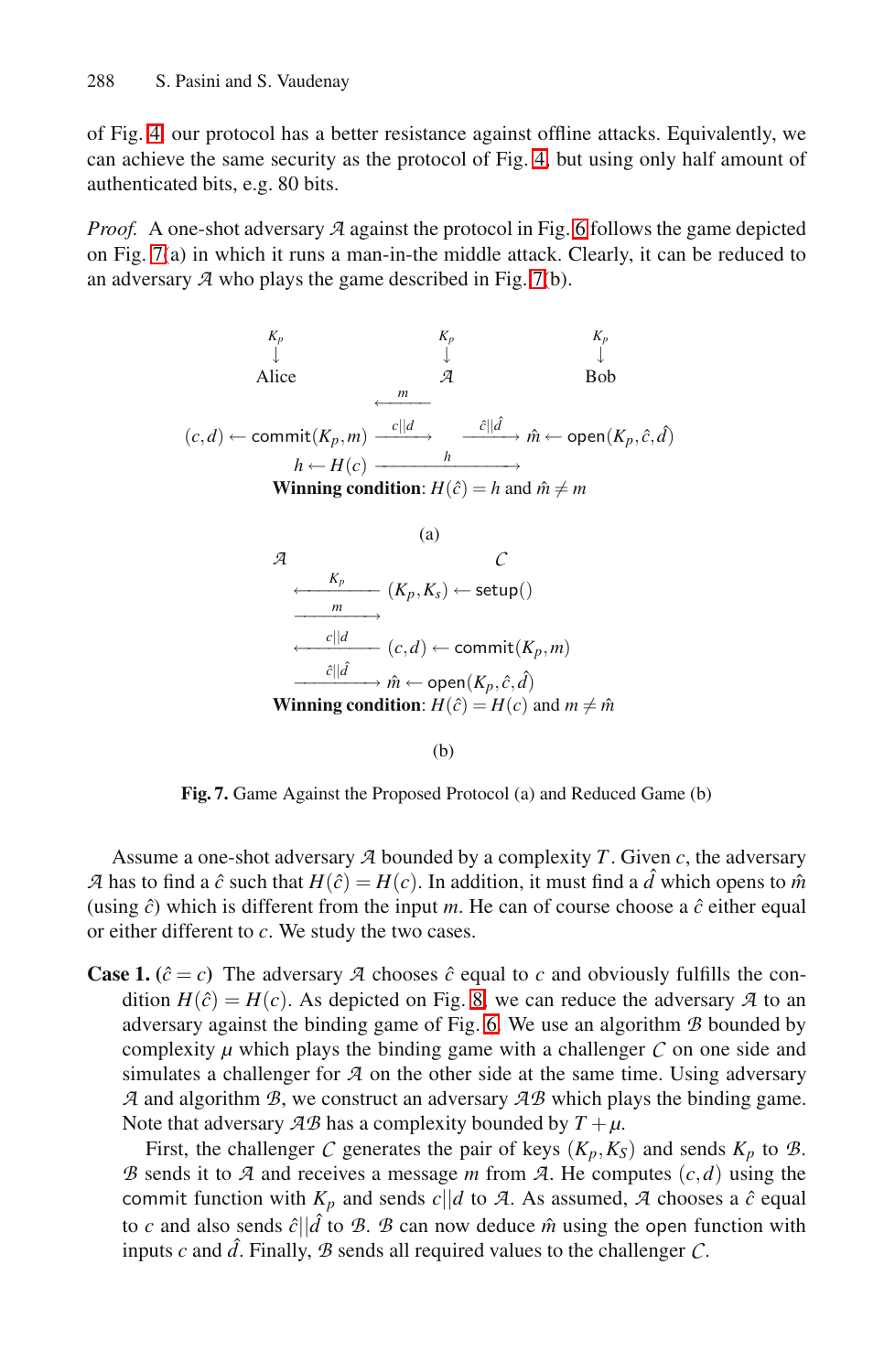A  
\n
$$
\xrightarrow{K_p} (K_p, K_s) \leftarrow \text{setup}()
$$
\n
$$
\xrightarrow{c||d} (c,d) \leftarrow \text{commit}(K_p, m)
$$
\n
$$
(\hat{c} = c) \xrightarrow{\hat{c}||\hat{d}} \hat{m} \leftarrow \text{open}(K_p, c, \hat{d}) \xrightarrow{m||\hat{m}||c||d||\hat{d}} m = \text{open}(K_p, c, \hat{d})
$$
\n
$$
\xrightarrow{\hat{m}} \text{open}(K_p, c, \hat{d})
$$
\n
$$
\xrightarrow{\hat{m}} \text{open}(K_p, c, \hat{d})
$$

**Winning condition**:  $\hat{m}, m \neq \perp$  and  $\hat{m} \neq m$ 

**Fig. 8.** Reduction to the SB game ( $\hat{c} = c$ )

A  
\n
$$
K_p
$$
  
\n $(K_p, K_s) \leftarrow \text{setup}()$   
\n $\xrightarrow{c}$   
\n $C$   
\n $C$   
\n $C$   
\n $C$   
\n $C$   
\n $C$   
\n $C$   
\n $C$   
\n $C$   
\n $C$   
\n $C$   
\n $C$   
\n $C$   
\n $C$   
\n $C$   
\n $C$   
\n $C$   
\n $C$   
\n $C$   
\n $C$   
\n $C$   
\n $C$   
\n $C$   
\n $C$   
\n $C$   
\n $C$   
\n $C$   
\n $C$   
\n $C$   
\n $C$   
\n $C$   
\n $C$   
\n $C$   
\n $C$   
\n $C$   
\n $C$   
\n $C$   
\n $C$   
\n $C$   
\n $C$   
\n $C$   
\n $C$   
\n $C$   
\n $C$   
\n $C$   
\n $C$   
\n $C$   
\n $C$   
\n $C$   
\n $C$   
\n $C$   
\n $C$   
\n $C$   
\n $C$   
\n $C$   
\n $C$   
\n $C$   
\n $C$   
\n $C$   
\n $C$   
\n $C$   
\n $C$   
\n $C$   
\n $C$   
\n $C$   
\n $C$   
\n $C$   
\n $C$   
\n $C$   
\n $C$   
\n $C$   
\n $C$   
\n $C$   
\n $C$   
\n $C$   
\n $C$   
\n $C$   
\n $C$   
\n $C$   
\n $C$ 

**Fig. 9.** Reduction to the WCR Game with Trapdoor Commitment ( $\hat{c} \neq c$ )

<span id="page-9-0"></span>Note that *B* simulates perfectly a challenger for *A*. Hen[ce,](#page-9-0) *A* and *AB* win their respective game at the same time. Consequently, both win with the same probability of success. Recall that the probability of success of an adversary bounded by a complexity  $T + \mu$  against the binding game of Fig. 6 is smaller than  $\varepsilon_c$  when the commitment scheme is a  $(T + \mu, \varepsilon_c)$ -trapdoor commitment. Hence, the probability that *A* succeeds and  $c = \hat{c}$  is at most  $\varepsilon_c$ . Note that this case equally applies to trapdoor commitment schemes.

**Case 2.**  $(\hat{c} \neq c)$  The adversary *A* searches a  $\hat{c}$  different from *c*. As depicted on Fig. 9, we can reduce the adversary *A* to an adversary against a second preimage search game. We use an algorithm  $\mathcal B$  bounded by a complexity  $\mu$  with the help of one query to the equivocate oracle. *B* plays the second preimage game with a challenger *C* on one side and simulate a challenger for *A* on the other side at the same time. Using adversary*A* and algorithm*B*, we construct an adversary*AB* which plays the second preimage game with the challenger *C*. Note that adversary *AB* has a complexity bounded by  $T + \mu$ .

First,  $\mathcal{B}$  generates the keys and sends  $K_p$  to  $\mathcal{A}$ .  $\mathcal{B}$  receives a message *m* from *A* and receives a challenge *c* from *C* . *B* can deduce the decommit value *d* by calling the oracle equivocate $(m, c)$ . Note that *c* has been picked uniformly and consequently the distribution of  $(c,d)$  is the same as if they have been yield by the commit algorithm. Then, *B* can send *c* $||d$  to *A*. *A* sends a  $\partial$  $||d$  to *B*. Finally, *B* sends it to the challenger *C*.

Note that *B* simulates perfectly a challenger for *A*. Hence, *A* and *AB* win their respective game at the same time and consequently with the same probability of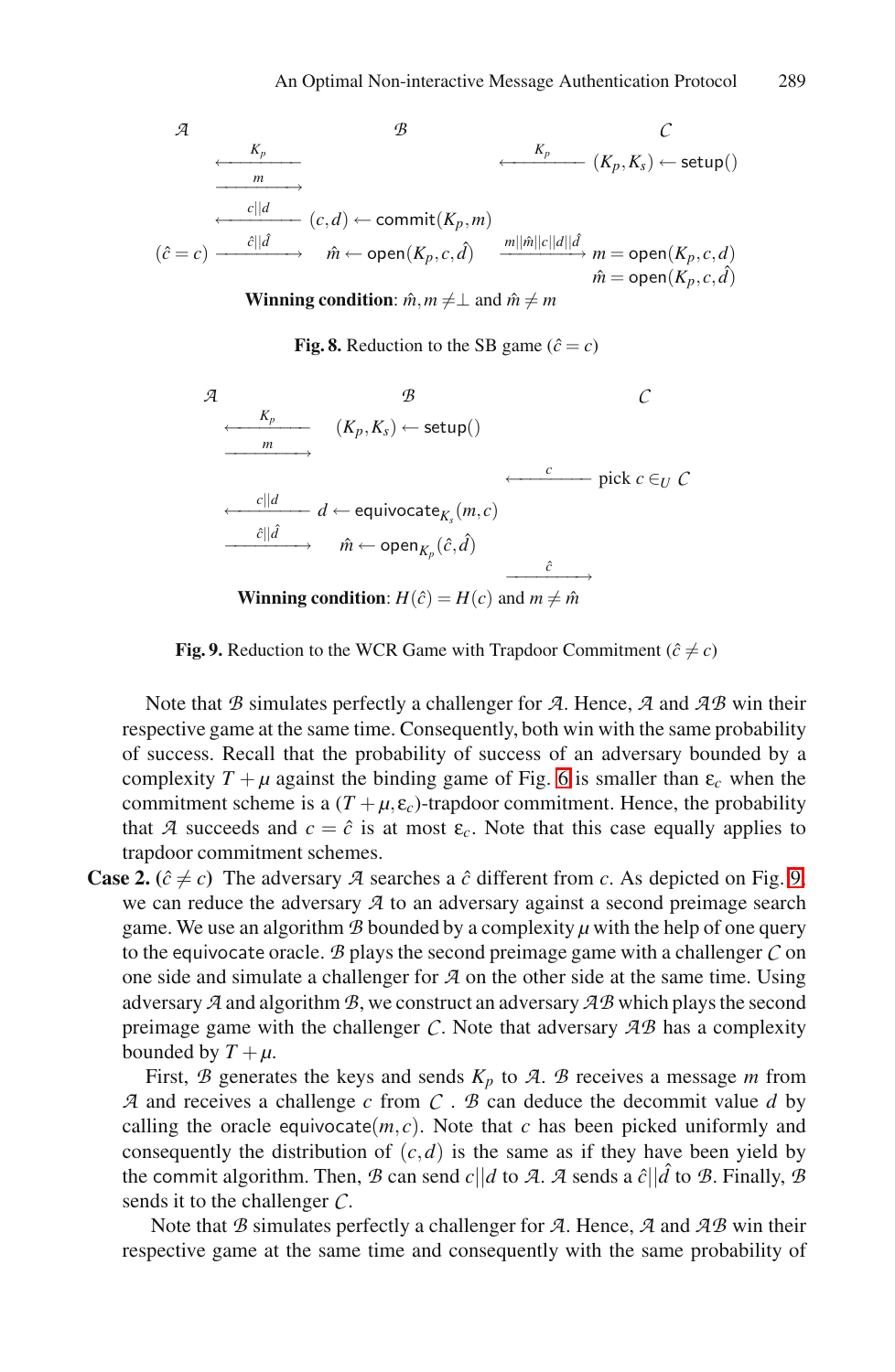success. Recall that the probability of success of an adversary against a second preimage game bounded by a complexity  $T + \mu$  is smaller than  $\varepsilon_h$  when *H* is a  $(T + \mu, \varepsilon_h)$ -weakly collision-resistant hash function. Hence, the probability that *A* succeeds and  $c \neq \hat{c}$  is at most  $\varepsilon_h$ . Note that the proof equally applies to oracle commitment schemes since it is unlikely that the challenge *c* was output by a commit oracle.

<span id="page-10-0"></span>We conclude that any one-shot adversary bounded by a complexity *T* against the protocol of Fig. 6 has a probability of success smaller than  $\varepsilon_c + \varepsilon_h$  when the protocol uses a  $(T + \mu, \varepsilon_h)$ -weakly collision resistant hash function *H* and a  $(T + \mu, \varepsilon_c)$ -trapdoor commitment scheme. 

We consider now powerful adversaries.

**Theorem 5.** *Consider the message authentication protocol of Fig. 6. We assume that the function H is a*  $(T + \mu, \varepsilon_h)$ *-weakly collision resistant hash function and the commitment scheme is a*  $(T + \mu, \varepsilon_c)$ -trapdoor commitment scheme in the CRS model (resp. *oracle commitment scheme). There exists a (small) constant µ such that for any T, any adversary against this message authentication protocol w[ith](#page-13-9) [com](#page-13-9)plexity bounded by T [an](#page-14-4)d with number of Alice's (resp. Bob's) instances bounded by*  $Q_A$  *(resp.*  $Q_B$ *) has a probability of success p at most*  $Q_A(\varepsilon_h + \varepsilon_c)$ *.* 

Assuming that WCR hash functions and trapdoor commitments such that  $\varepsilon_c \ll \varepsilon_h =$  $O(T2^{-k})$  exist, we have  $p = O(T \cdot Q_A 2^{-k})$ . As an example, assuming that an adversary is limited to  $Q_A \le 2^{10}$ ,  $T \le 2^{70}$ , and that the security level requires  $p \le 2^{-20}$ , the protocol of Fig. 4 requires  $k > 160$  and our protocol requires  $k > 100$ . Using MD5 [Riv92], our protocol still achieves a quite luxurious security even though collisions have been found on MD5 [WY05].

*Proof.* Consider an adversary who launches  $Q_A$  instances of Alice and  $Q_B$  instances of Bob. Clearly, we can simulate all instances of Bob, pick one who will make the attack succeed, and launch only this one. Hence, we reduce to  $Q_B = 1$ . Recall from Lemma 4 that any one-shot adversary has a probability of success smaller than  $\varepsilon_h + \varepsilon_c$ . Using Lemma 1, we conclude that any adversary has a probability of success at most  $Q_A(\varepsilon_h + \varepsilon_c)$ .

# **5 On the Required Entropy of Authenticated Communications**

Using a weak authenticated channel, adversaries can delay or replay authenticated messages. With non-interactive protocols an adversary can run the catalog attack: i.e. he launches several instances of Alice and recover many authenticated SAS. He launches one Bob and use one SAS of the catalog.

We would like to upper bound the security of an arbitrary message authentication protocol given the amount of authenticated strings it uses. Assume that the protocol is used between Alice and Bob. We suppose that the protocol can use any sequence of authenticated messages in a given set *S* during the protocol. We call it a *transcript*. Note that authenticated strings are interleaved with regular messages which are not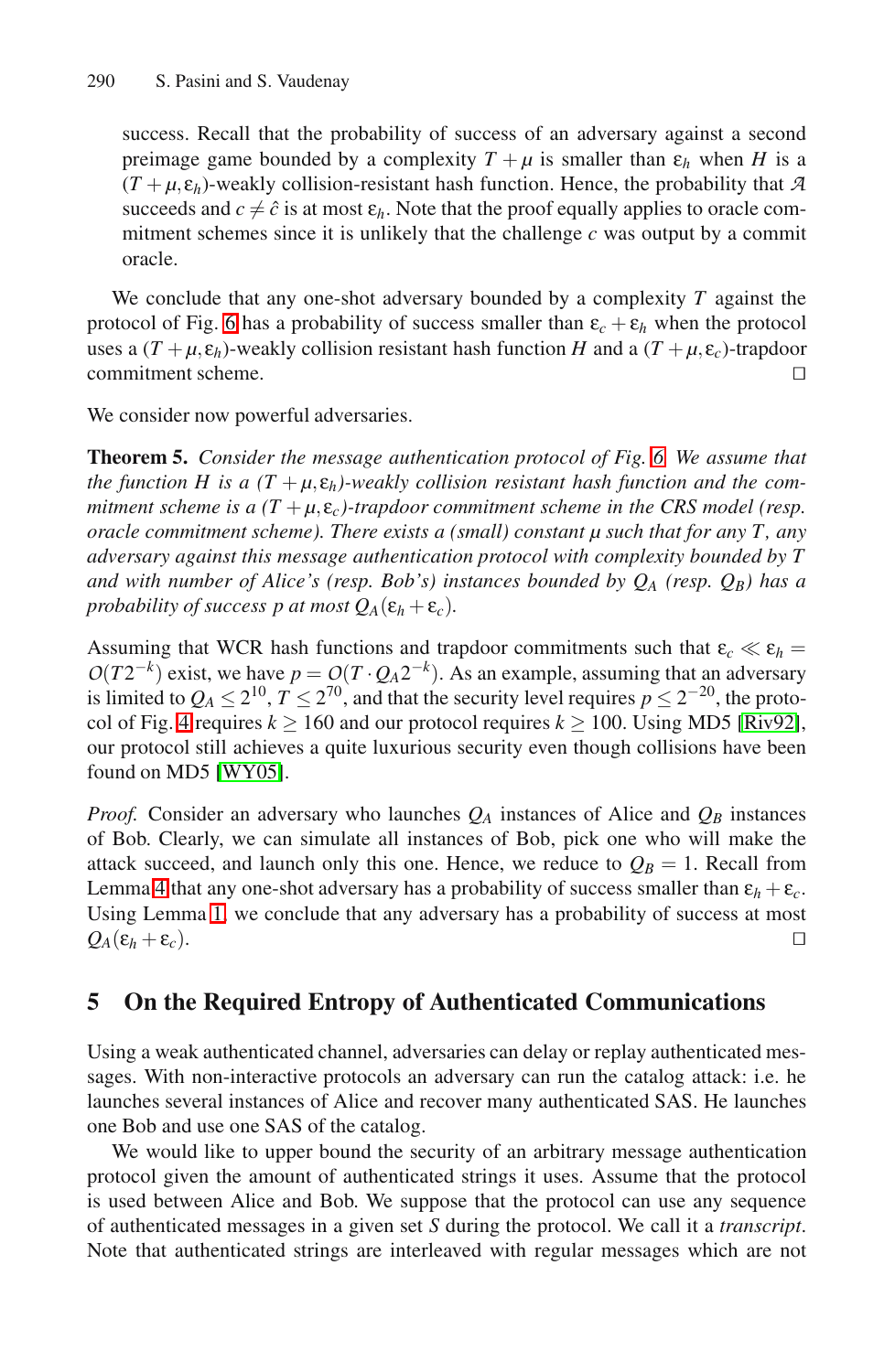represented in the transcript. For any input message *m*, the used transcript during a protocol instance is picked in the set *S* of all possible transcripts with a distribution  $\mathcal{D}_m$ .

**Theorem 6.** *We consider an arbitrary message authentication protocol between Alice and Bob which uses an authenticated channel. Let S be the set of all possible protocol transcripts through the authentication channel for any input message. Let s be its cardinality. There exists a generic one-shot attack with probability of success at least*  $\frac{1}{s} - 2^{-t}$ *which runs in polynomial time in terms of t.*

*Proof.* We consider a general man-in-the-middle attack in which the adversary first picks  $m \in U$  {0,1}<sup>t</sup> and  $\hat{m} \in U$  {0,1}<sup>t</sup> and launches Alice with input *m*. The attack runs synchronized protocols between Alice and a simulator for Bob, and a simulator for Alice with input  $\hat{m}$  and Bob. Following the attack, every authenticated message which must be sent by the simulator is replaced by an authenticated message which has just been received by the simulator.

Let  $SAS_m$  be the (random) sequence of all authenticated strings (the transcript) which would be exchanged in the protocol between Alice and the simulator if the simulator where honest, and  $SAS_{\hat{m}}$  be the similar sequence between the simulator and Bob. Clearly, if  $SAS_{\hat{m}} = SAS_m$ , the atta[ck](#page-14-5) succeeds. Note that an attack makes sense only if *m*ˆ is different of *m*.

We have

$$
Pr[success] = Pr[ SAS_m = SAS_{\hat{m}} \text{ and } m \neq \hat{m}]
$$
  
\n
$$
\geq Pr[ SAS_m = SAS_{\hat{m}}] - Pr[m = \hat{m}].
$$

Note that  $SAS_m$  and  $SAS_{\hat{m}}$  are two identically distributed independent random variables whose support are included in *S*. Due to Lemma 8 (see Appendix) we can write  $Pr[*SAS<sub>m</sub>* = *SAS<sub>\hat{m}</sub>*] \ge \frac{1}{s}$ . Since *m* and  $\hat{m}$  are uniformly distributed in  $\{0,1\}^t$ , we have  $Pr[m = \hat{m}] = 2^{-t}$ . Finally, we obtain

$$
\Pr[\text{success}] \ge \frac{1}{s} - 2^{-t}
$$

with equality if and only if the SAS distribution is uniform among the set  $S$ .

We finally provide a generic attack in the general case.

**Theorem 7.** *We consider an arbitrary NIMAP between Alice and Bob which uses a weak authenticated channel. Let S be the set of all possible protocol transcripts through the authentication channel for any input message. Let s be its cardinality. There exists a generic attack which uses QA instances of Alice and an offline complexity O*(*T*) *with probability of success approximately*  $1-e^{-\frac{T \cdot Q_A}{s}}$ .

*Proof (Sketch)*. We consider the generic attack in which the adversary starts by simulating *T* Alice instances launched with random inputs  $\hat{m}_i$  and obtains a list of possible SAS, i.e. *SAS<sub>i</sub>*. Then, he launches  $Q_A$  real instances of Alice with random inputs  $m_j$ and consequently obtains  $O_A$  authenticated SAS, i.e.  $SAS_i$ . The attack succeeds when at least one authenticated SAS released by Alice corresponds to a computed one, i.e.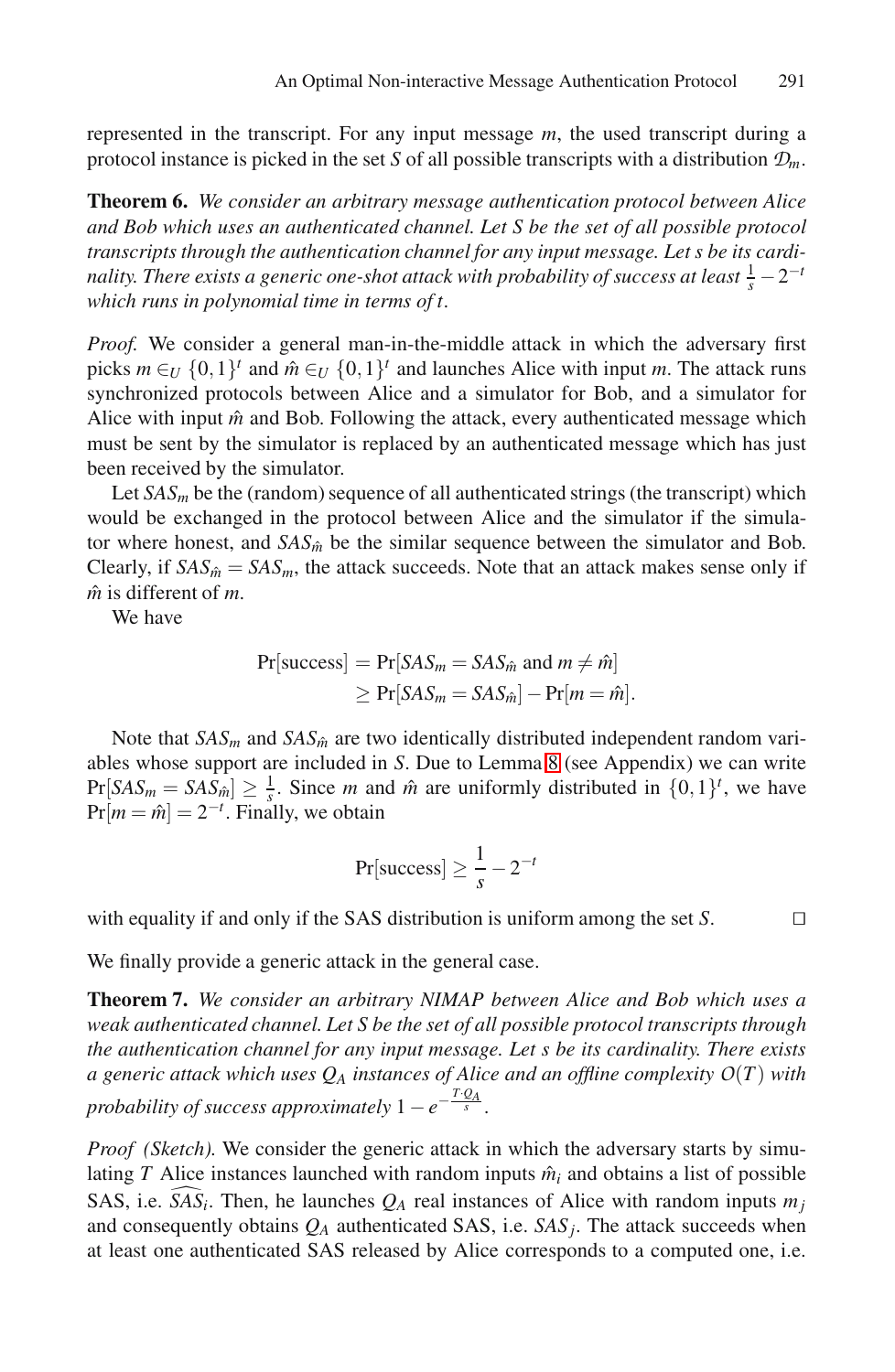there exists  $k, \ell$  such that  $SAS_k = SAS_\ell$ . The adversary can launch a single Bob with input  $\hat{m}_{\ell}$  by simulating Alice and can use  $SAS_k$  for the authentication when needed.

If the distribution of all SAS is uniform, we have a birthday effect and thus the probability of success is approximately  $1 - e^{-\frac{T \cdot Q_A}{s}}$ . When the distribution is not uniform, the probability is even larger (see Appendix [B](#page-10-0) of [Pas05]).  $\Box$ 

Theorem 6 says that there exists a one-shot attack against *any* message authentication protocol which succeeds with probability essent[ial](#page-6-2)ly  $\frac{1}{s}$  where *s* is the size of *S*. Theorem 7 says that there exists a generic attack against *any* NIMAP which uses a weak authenticated channel which succeeds with probability essentially  $1-e^{-\frac{T \cdot Q_A}{s}}$  where  $Q_A$ is the number of instances of Alice used. Hence, they cannot be secure unless  $T \cdot Q_A$  is negligible against *s*. Thus, any NIMAP which is secure for  $T \cdot Q_A \ll s$  is optimal.

Consequently, our proposed protocol is optimal due to Theorem 5 provided that WCR hash functions and trapdoor commitment schemes such that  $\varepsilon_c \ll \varepsilon_h = O(T2^{-k})$  exist. By comparison with our protocol, we can note that the protocol of Fig. 4 is not optimal.

# **6 Applications**

One key issue in cryptography is to setup secure communications over insecure channels, such as Internet. We know that using public key cryptography it is possible by exchanging public keys in an authenticated way. The proposed protocol is used in this case for public key authentications, e.g. GPG public keys. Typical applications where public key cryptography is used, and consequently public key authentication is required, are

- **–** distant hosts authentication, e.g. SSH
- **–** e-mail authentication, e.g. GPG signature
- **–** secure e-mail, e.g. GPG encryption
- **–** secure voice over IP, e.g. PGPfone

Another possible application can be authentication of legal documents. For instance, if two persons would exchange a document without complex appendix, such as GPG signature, they can simply send the corresponding commit and decommit values and then authenticate the hashed commit value. The recipient can check whether or not it is correct. Note that integrity is protected.

# **7 Conclusion**

In this paper, we have proposed a new non-interactive message authentication protocol based on a commitment scheme. It has the same security as the currently used in SSH against one-shot attacks but using only half authenticated bits, e.g. 80 bits. 100 bits only are required against more general attacks. Indeed, due to the commitment scheme, the authenticated value is not foreseeable and the protocol is resistant to collision attacks. The latter theorem proposes that our protocol is optimal. We can in addition conclude on the non-optimality of the protocol used today, but the question about MANA I is still opened. Finally, we stress that the security of our protocol relies essentially on the hardness of the SB game of the commitment scheme and on the hardness on the WCR game of the hash function.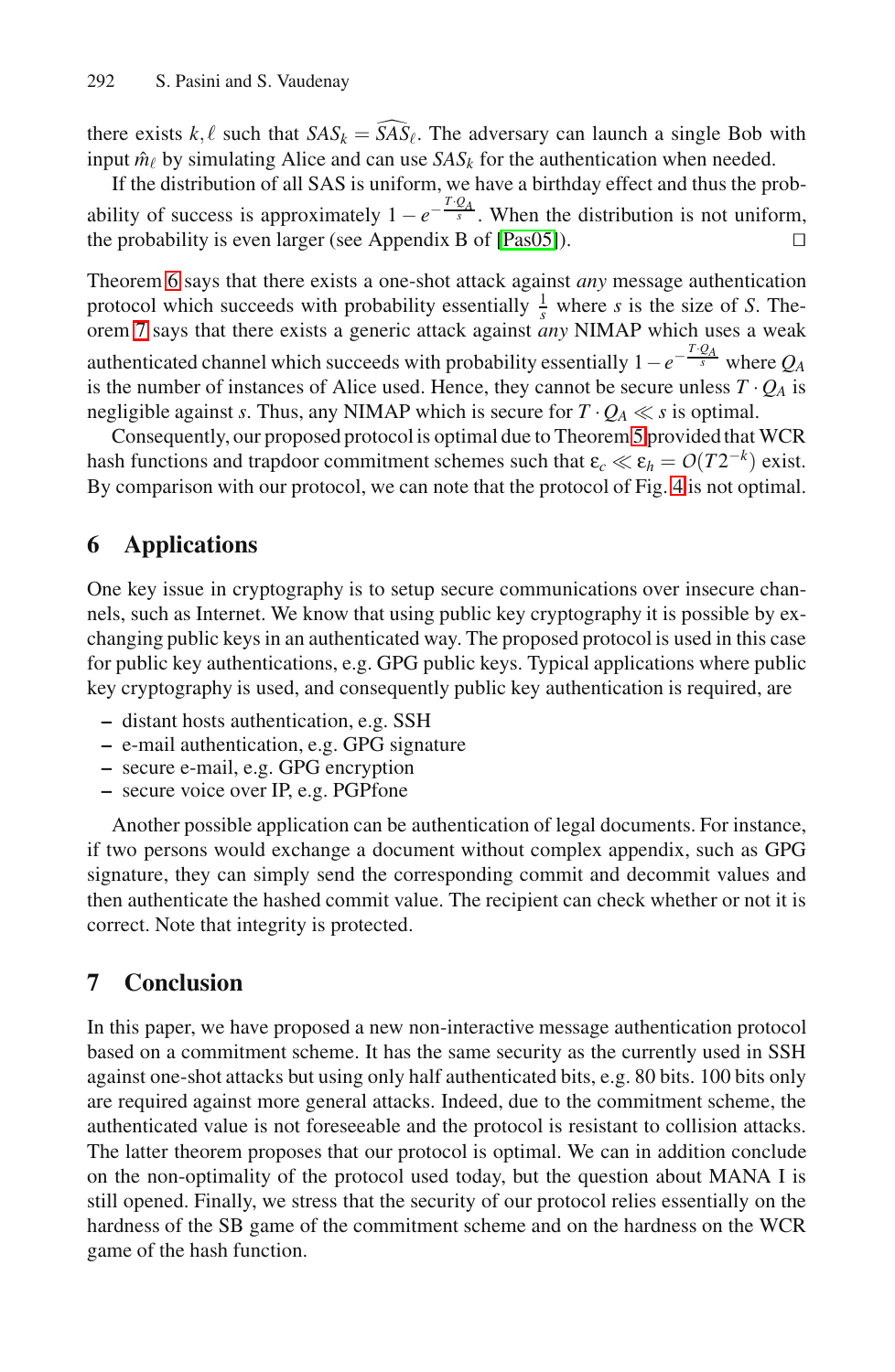# <span id="page-13-5"></span><span id="page-13-4"></span><span id="page-13-1"></span>**References**

<span id="page-13-9"></span><span id="page-13-8"></span><span id="page-13-7"></span><span id="page-13-6"></span><span id="page-13-3"></span><span id="page-13-2"></span><span id="page-13-0"></span>

| [BCC88]                     | Gilles Brassard, David Chaum, and Claude Crépeau. Minimum disclosure proofs<br>of knowledge. Journal of Computer and System Sciences, 37(2):156–189, 1988.                                                                                                                                                                                                                               |
|-----------------------------|------------------------------------------------------------------------------------------------------------------------------------------------------------------------------------------------------------------------------------------------------------------------------------------------------------------------------------------------------------------------------------------|
| $[BCJ+05]$                  | Eli Biham, Rafi Chen, Antoine Joux, Patrick Carribault, Christophe Lemuet, and<br>William Jalby. Collisions of SHA-0 and reduced SHA-1. In Advances in Cryp-<br>tology - EUROCRYPT '05: 24th Annual International Conference on the Theory<br>and Applications of Cryptographic Techniques, Lecture Notes in Computer Sci-<br>ence, pages 36-57, Aarhus, Denmark, 2005. Springer-Verlag. |
| [BK90]                      | Joan F. Boyar and Stuart A. Kurtz. A discrete logarithm implementation of per-<br>fect zero-knowledge blobs. Journal of Cryptology, 2(2):63-76, 1990.                                                                                                                                                                                                                                    |
| [BR93]                      | Mihir Bellare and Phillip Rogaway. Entity authentication and key distribution.<br>In Douglas R. Stinson, editor, Advances in Cryptology - CRYPTO '93: 13th An-<br>nual International Cryptology Conference, volume 773 of Lecture Notes in Com-<br>puter Science, pages 232–249, Santa Barbara, California, U.S.A., 1993. Springer-<br>Verlag.                                           |
| [BSSW02]                    | Dirk Balfanz, Diana K. Smetters, Paul Stewart, and H. Chi Wong. Talking to<br>strangers: Authentication in ad-hoc wireless networks. In Proceedings of Net-<br>work and Distributed System Security Symposium 2002 (NDSS'02), San Diego,<br>California, U.S.A, February 2002.                                                                                                            |
| [CGHGN01]                   | Dario Catalano, Rosario Gennaro, Nick Howgrave-Graham, and Phong Q.<br>Nguyen. Paillier's cryptosystem revisited. In CCS '01: Proceedings of the 8th<br>ACM conference on Computer and Communications Security, pages 206–214,<br>Philadelphia, Pennsylvania, U.S.A., 2001. ACM Press.                                                                                                   |
| [DG03]                      | Ivan Damgård and Jens Groth. Non-interactive and reusable non-malleable com-<br>mitment schemes. In STOC '03: Proceedings of the thirty-fifth annual ACM sym-<br>posium on Theory of computing, pages 426–437, San Diego, California, U.S.A.,<br>2003. ACM Press.                                                                                                                        |
| [GMN04]                     | Christian Gehrmann, Chris J. Mitchell, and Kaisa Nyberg. Manual authentication<br>for wireless devices. RSA Cryptobytes, 7(1):29-37, January 2004.                                                                                                                                                                                                                                       |
| [LdW05]                     | Arjen K. Lenstra and Benne de Weger. On the possibility of constructing mean-<br>ingful hash collisions for public keys. In Colin Boyd and Juan Manuel González<br>Nieto, editors, ACISP '05: The 10th Australasian Conference on Information Se-<br>curity and Privacy, volume 3574 of Lecture Notes in Computer Science, pages<br>267-279, Brisbane, Australia, 2005. Springer-Verlag. |
| [LWdW05]                    | Arjen Lenstra, Xiaoyun Wang, and Benne de Weger.<br>Colliding<br>X.509 certificates.<br>Cryptology ePrint Archive, Report 2005/067, 2005.<br>http://eprint.iacr.org/.                                                                                                                                                                                                                    |
| [Pai99]                     | Pascal Paillier. Public-key cryptosystems based on composite degree residuos-<br>ity classes. In Jacques Stern, editor, Advances in Cryptology - EUROCRYPT<br>'99: International Conference on the Theory and Application of Cryptographic<br><i>Techniques, volume 1592 of Lecture Notes in Computer Science, pages 223–238,</i><br>Prague, Czech Republic, May 1999. Springer.         |
| [ $Pas05$ ]                 | Sylvain Pasini. Secure communications over insecure channels using an authen-<br>ticated channel. Master's thesis, Swiss Federal Institute of Technology (EPFL),<br>2005.<br>http://lasecwww.epfl.ch/php_code/publications/search.<br>php?ref=Pas05.                                                                                                                                     |
| $\left[\text{Riv92}\right]$ | Ronald L. Rivest. The MD5 message digest algorithm. Technical Report Internet<br>RFC-1321, IETF, 1992.                                                                                                                                                                                                                                                                                   |